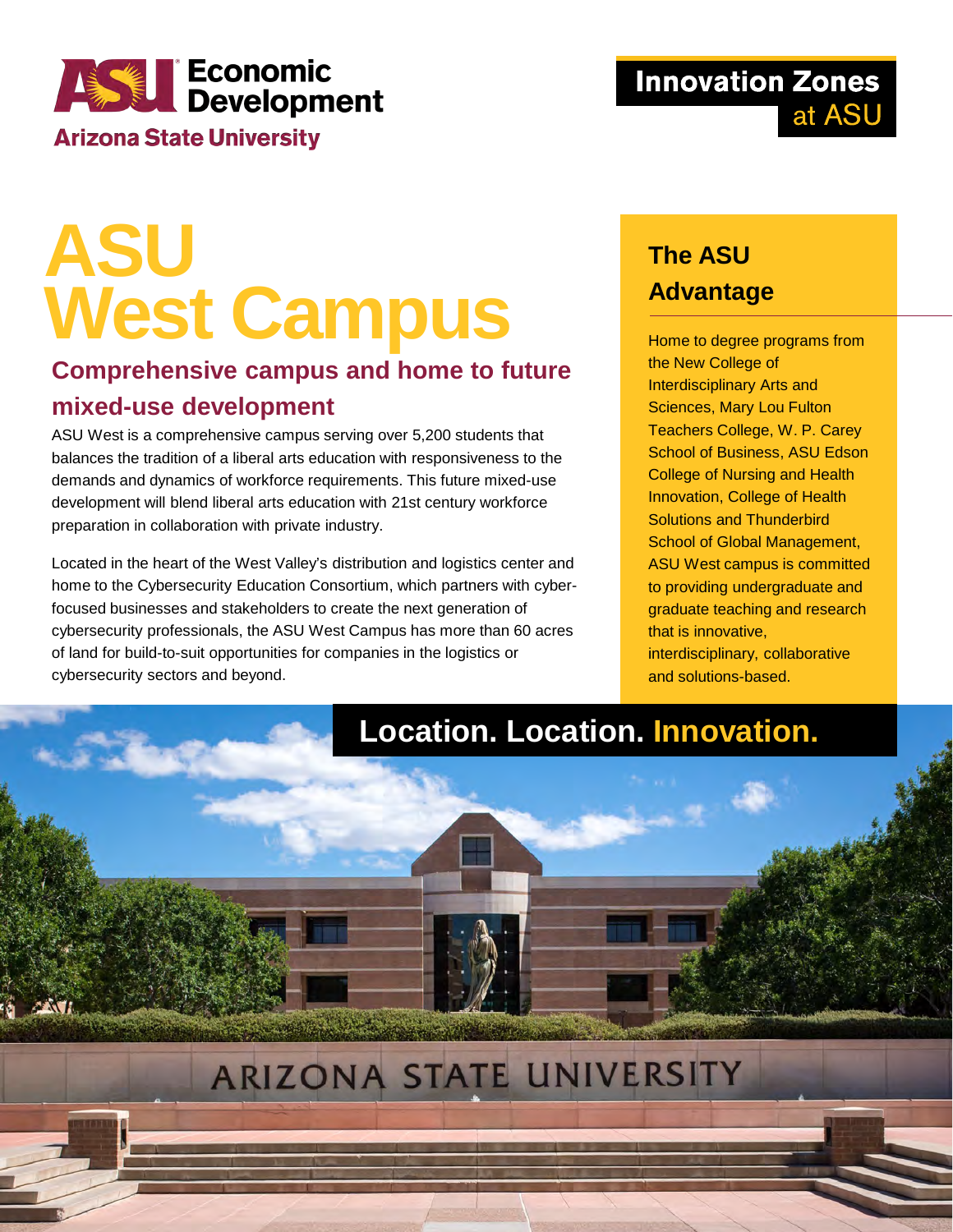

### **60+ acres available for mixeduse development**

**More than 5,200 students and 50+ degree programs from seven colleges and schools**

#### **Campus community**

ASU West campus currently has landmarks including the Albert Paley-designed entry gates, extensive public art, and at the center of campus, Fletcher Lawn. This commons is a contemporary homage to traditional university education, as is the Oxford-inspired architecture around it on the courtyardfashioned campus. In addition, there is a five-megawatt solar array completed in 2011 that powers the entire campus.

### **The next generation workforce**

Various initiatives, programs and spaces supplement the ASU West campus academic offerings. Makerspaces allow startups and businesses to work, construct, manufacture and connect with other startups and businesses. Creative spaces showcase art from students, faculty and guest artists. Programs, such as the Forensic Science program, statistic capstone projects, the Communication Assessment and Learning Lab, and the New College's Interdisciplinary Arts and Performance program, which provides students with vision and skills to design in a variety of contexts, advance students' learning and experience. Additionally, the ASU West campus has bioscience research infrastructure, bioimaging and visualization equipment and a comprehensive proteomics and functional genomics core facility.





### **oed.asu.edu**

**To learn more: oed@asu.edu ▪ 480-727-6347**